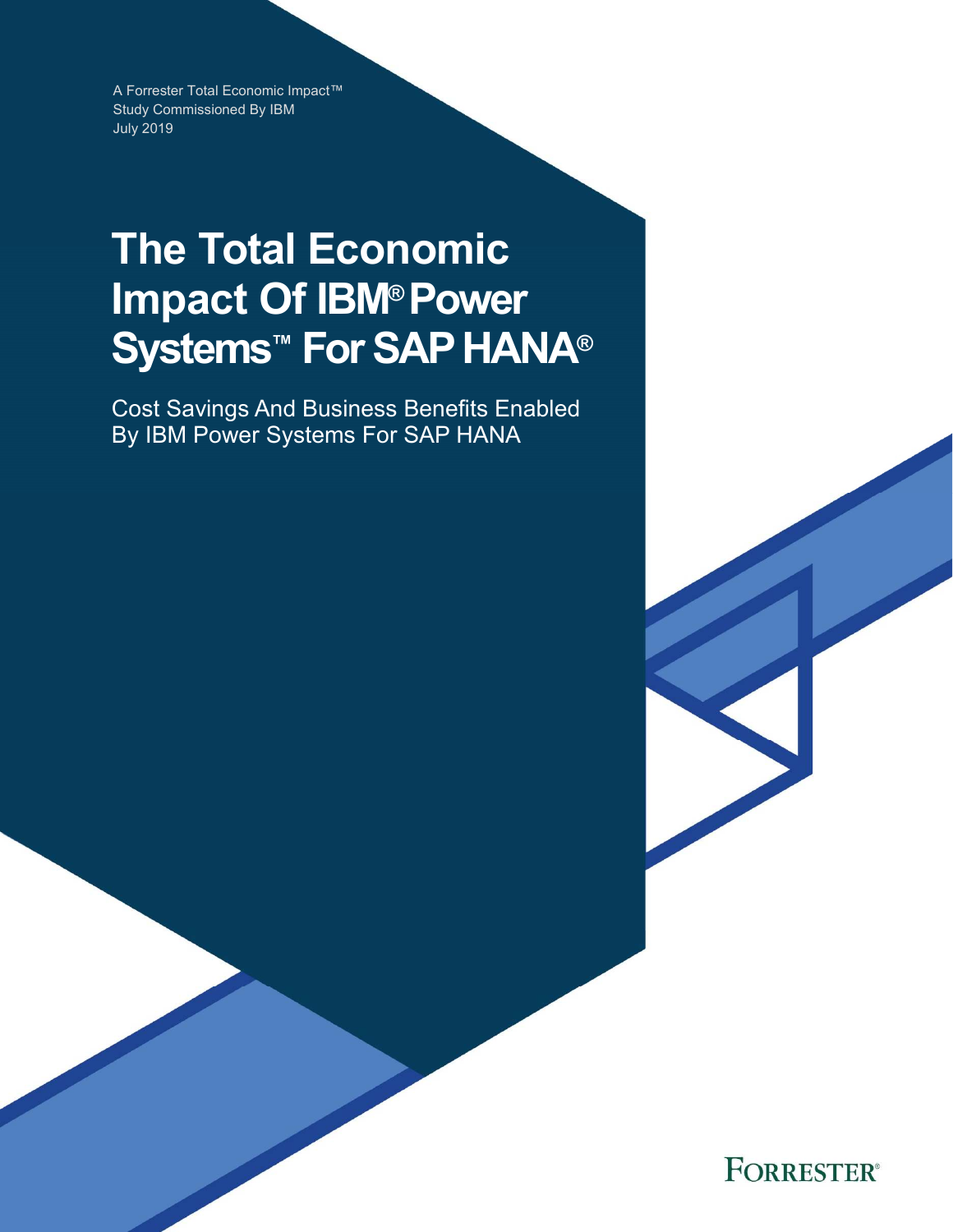## **Table Of Contents**

| <b>Executive Summary</b>                                | 1  |
|---------------------------------------------------------|----|
| <b>Key Findings</b>                                     | 1  |
| <b>TEI Framework And Methodology</b>                    | 3  |
| The IBM Power Systems For SAP HANA Customer Journey     | 4  |
| Interviewed Organizations                               | 4  |
| <b>Key Challenges</b>                                   | 4  |
| <b>Key Results</b>                                      | 5  |
| Composite Organization                                  | 5  |
| <b>Analysis Of Benefits</b>                             | 6  |
| Avoided Cost Of Alternate Server Architecture           | 6  |
| Avoided Cost Of System Downtime                         | 7  |
| Reduced Cost Of Managing And Maintaining Infrastructure | 8  |
| Reduced Cost Of Power And Cooling                       | 8  |
| <b>Unquantified Benefits</b>                            | 9  |
| <b>Analysis Of Costs</b>                                | 10 |
| Cost Of IBM Power Systems Devices                       | 10 |
| <b>Financial Summary</b>                                | 11 |
| <b>IBM Power Systems for SAP HANA: Overview</b>         | 12 |
| <b>Appendix A: Total Economic Impact</b>                | 13 |
| <b>Appendix B: Supplemental Material</b>                | 14 |
| <b>Appendix C: Endnotes</b>                             | 14 |

#### ABOUT FORRESTER CONSULTING

Forrester Consulting provides independent and objective research-based consulting to help leaders succeed in their organizations. Ranging in scope from a short strategy session to custom projects, Forrester's Consulting services connect you directly with research analysts who apply expert insight to your specific business challenges. For more information, visit forrester.com/consulting.

© 2019, Forrester Research, Inc. All rights reserved. Unauthorized reproduction is strictly prohibited. Information is based on best available resources. Opinions reflect judgment at the time and are subject to change. Forrester®, Technographics®, Forrester Wave, RoleView, TechRadar, and Total Economic Impact are trademarks of Forrester Research, Inc. All other trademarks are the property of their respective companies. For additional information, go to forrester.com.

## **FORRESTER®**

**Project Team:**  Dean Davison Corey McNair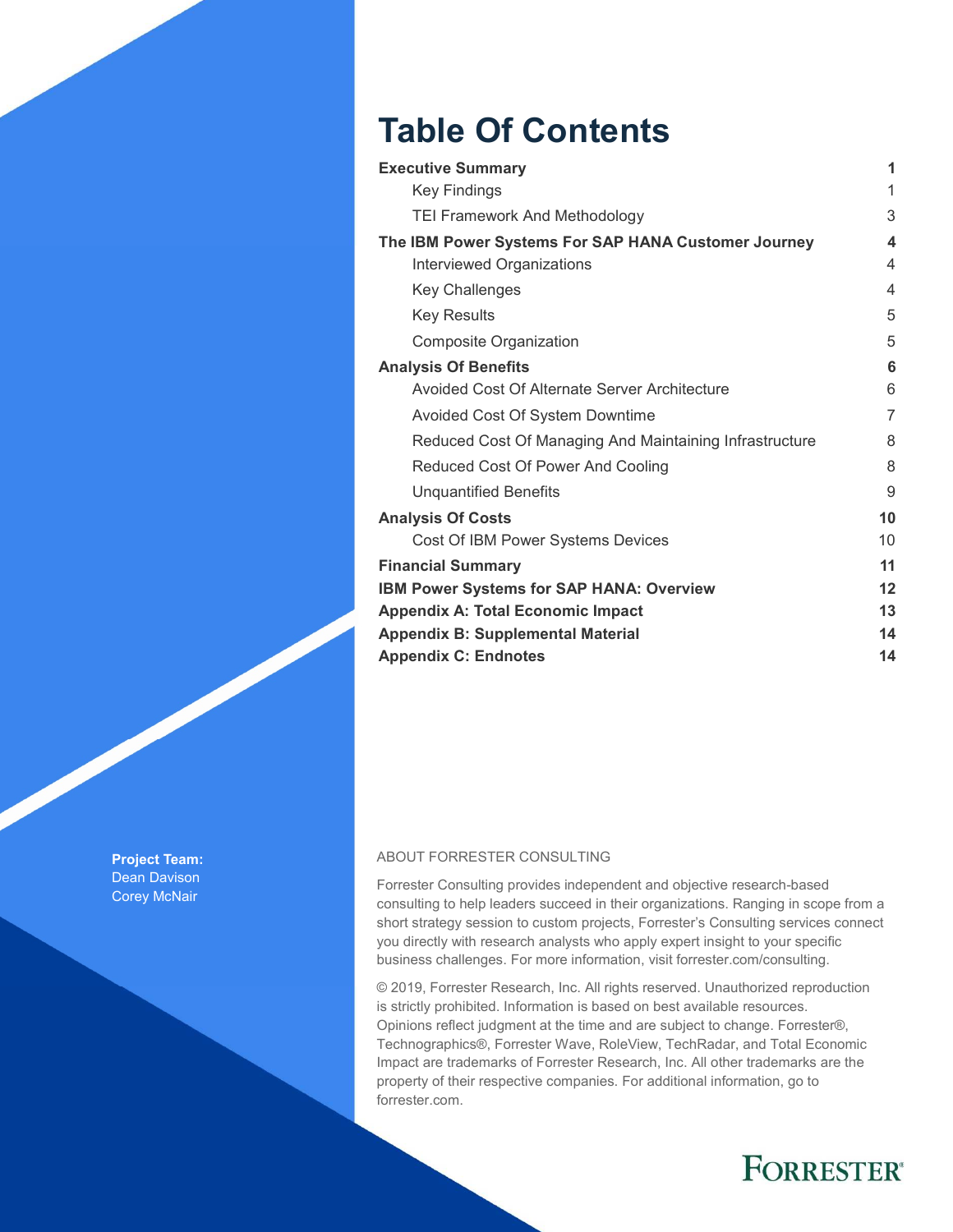### **Benefits And Costs**



Reduced cost of alternate server architecture: **\$1,472,727** 



Reduced cost of downtime: **\$1,074,320** 



Reduced cost of managing infrastructure (including power and cooling): **\$441,794** 





Cost for IBM Power Systems: **\$1.3 million** 

## **Executive Summary**

As businesses adopt SAP HANA to run their core applications, the server environment needs to scale on demand with high reliability. IBM Power Systems scale large HANA environments with flexibility to easily accommodate changes in business needs while increasing application availability and systems admin productivity. Customers told Forrester that moving to IBM Power Systems reduced the cost to purchase, manage, and maintain systems to deploy SAP HANA.

IBM commissioned Forrester Consulting to conduct a Total Economic Impact™ (TEI) study and examine the potential return on investment (ROI) enterprises may realize by deploying Power Systems for SAP HANA.

The purpose of this study is to provide readers with a framework to evaluate the potential financial impact of the IBM Power Systems for SAP HANA on their organizations. To better understand the benefits, costs, and risks associated with this investment, Forrester interviewed several customers with experience using IBM Power Systems for SAP HANA.

Prior to using IBM Power Systems, the customers all used a complex array of systems to manage application environments such as SAP ERP Central Component (ECC) and SAP Business Warehouse (BW). When migrating to SAP HANA, the organizations worried about the system capacity to handle large HANA databases, often in excess of 10TBs.

One interviewee indicated: "With requirements for systems that included production, disaster recovery, development, and testing, we had about 50 physical computers. On top of that, we couldn't layer virtualization on top of our previous environment. That's when we acknowledged that we could rebuild this environment on IBM Power Systems and build out the environment on just four physical computers."

### Key Findings

**Quantified benefits.** The following risk-adjusted present value (PV) quantified benefits are representative of those experienced by the companies interviewed:

- › **Avoided cost of alternate server architecture saving \$1,472,727.** In lieu of an IBM Power Systems solution, the organization would have required an alternate server architecture. While the exact technical architecture could vary, Forrester's model assumes a total server cost of \$1,800,000.
- › **Avoided cost of system downtime valued at \$1,074,320.** Customers reported that the IBM Power Systems provided increased reliability compared to their previous server architectures. The average reduction in planned and unplanned downtime averaged 4 hours per month or 48 hours per year. The interviewed companies experienced a wide range in the average cost per hour of downtime; Forrester used a midpoint value of \$10,000 per hour.
- › **Reduced cost of managing and maintaining infrastructure of \$323,415.** The consolidated architecture also required less effort to manage and maintain. Among the customers interviewed, the savings averaged about 60% for system admins. Organization could focus these individuals on higher-value activities.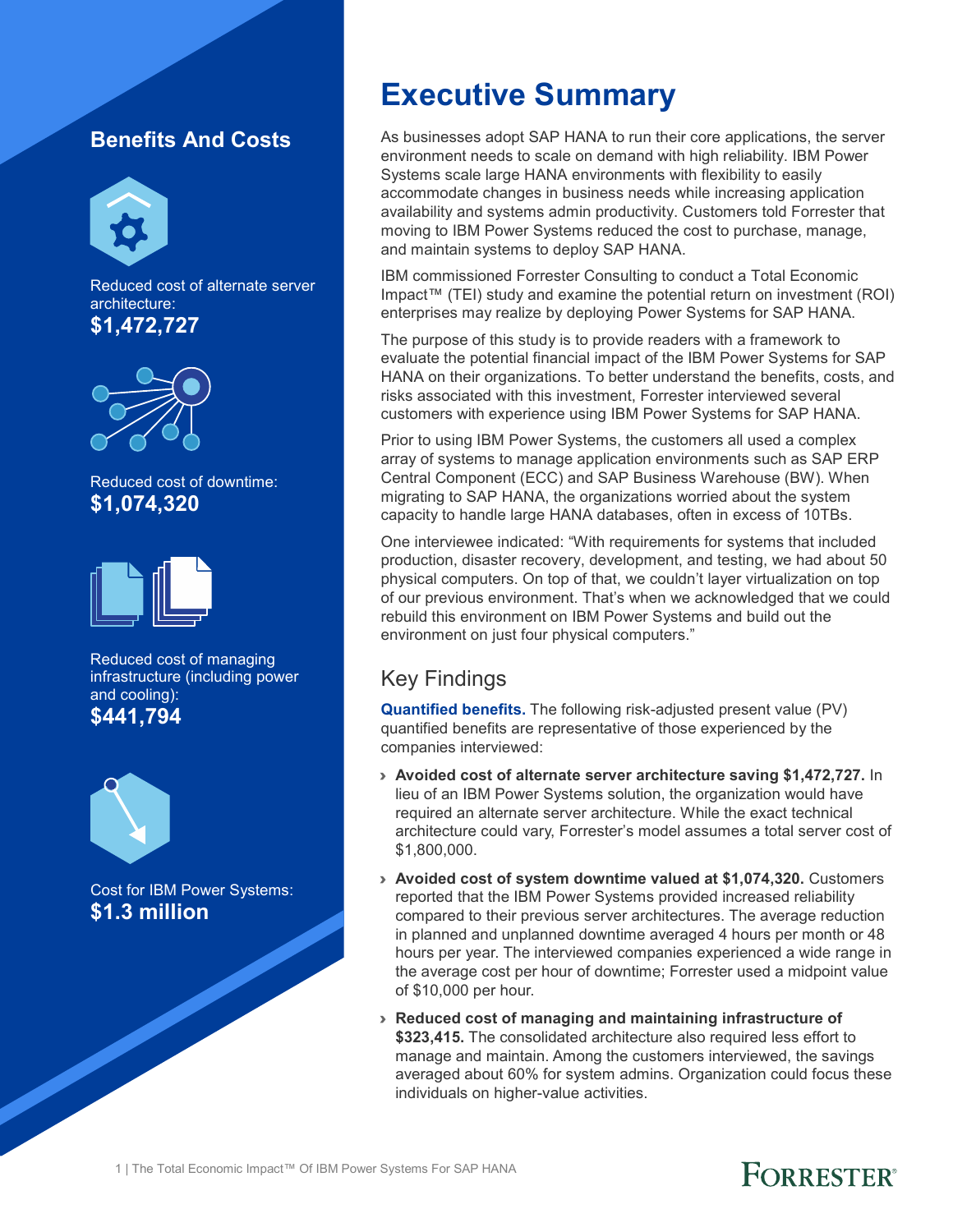| <b>ROI</b><br>137%                |
|-----------------------------------|
| <b>Benefits PV</b><br>\$3 million |
| <b>NPV</b><br>\$1.7 million       |
| <b>Payback</b><br>7 months        |

› **Reduced cost of power and cooling worth \$118,379.** The cost of power and cooling is increasingly important for infrastructure purchases. While the IBM servers do consume a higher rate of power, the system architecture allowed customers to dramatically reduce the number of servers and thus the kWhs required.

**Unquantified benefits.** The interviewed organizations experienced the following benefits, which are not quantified for this study:

- › **Using built-in virtualization to enable faster SAP HANA provisioning.** Integrated virtualization capabilities allowed customers to more easily do things such as provision new SAP HANA instances more rapidly. Customers used the phrase "at the push of a button" when describing the value of built-in virtualization.
- › **Leveraging IBM's Live Partition Mobility (LPM).** Customers reported that IBM's LPM capabilities allowed them to move a live database from one computer to another, which significantly reduced the need for downtime for critical databases during planned maintenance activities.

**Costs.** The interviewed organizations experienced the following riskadjusted PV costs:

› **Cost of IBM Power Systems devices of \$1,260,000.** This is the list price for three E950 servers that includes a three-year warranty along with SUSE Linux for SAP and PowerVM (hypervisor) licenses.

Forrester's interviews with three existing customers and subsequent financial analysis found that an organization based on these interviewed organizations experienced benefits of \$3 million over three years versus costs of \$1.3 million, adding up to a net present value (NPV) of \$1.7 and an ROI of 137%.

#### **Financial Summary**

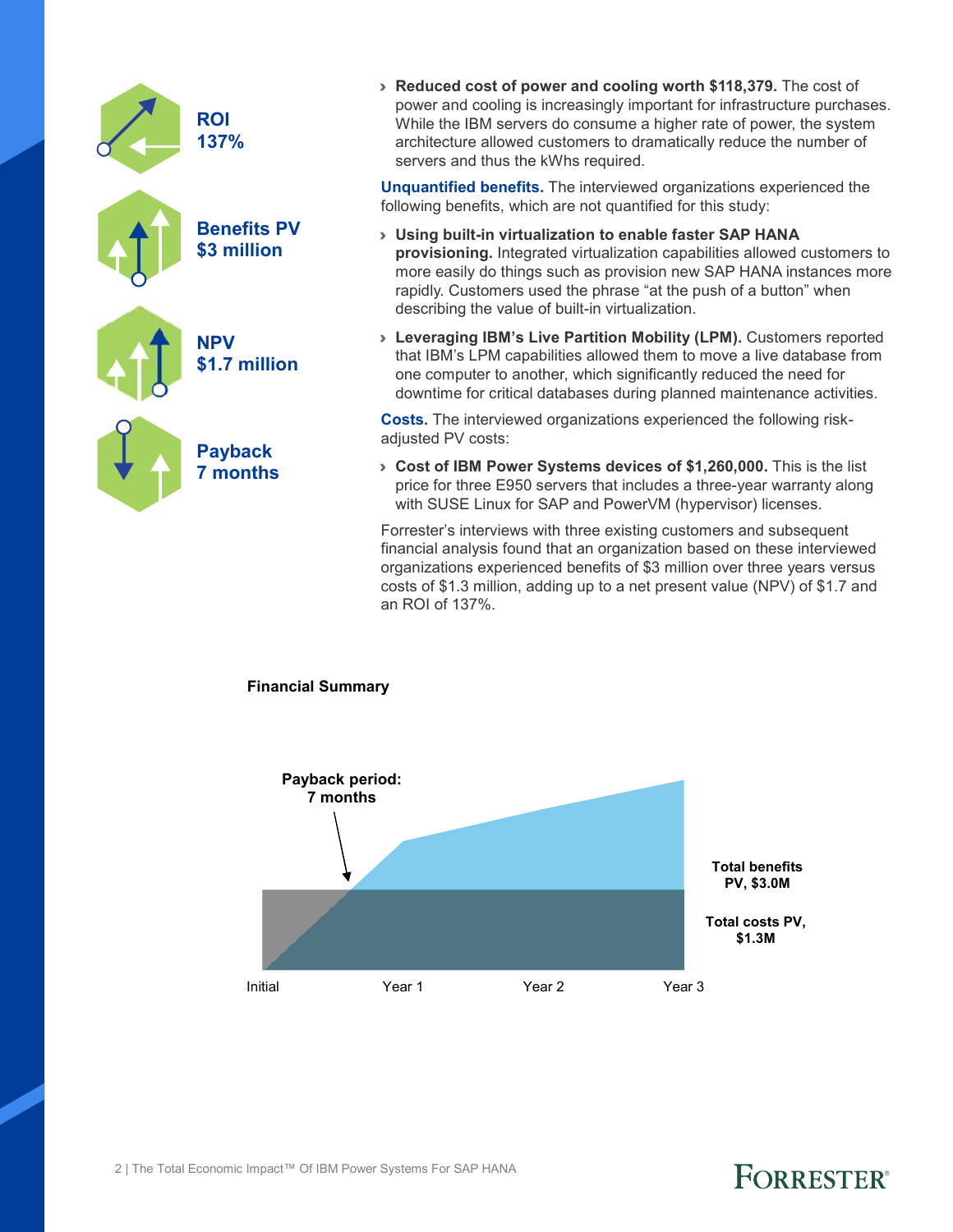The TEI methodology helps companies demonstrate, justify, and realize the tangible value of IT initiatives to both senior management and other key business stakeholders.

### TEI Framework And Methodology

From the information provided in the interviews, Forrester has constructed a Total Economic Impact™ (TEI) framework for those organizations considering implementing IBM Power Systems for SAP HANA.

The objective of the framework is to identify the cost, benefit, and risk factors that affect the investment decision. Forrester took a multistep approach to evaluate the impact that IBM Power Systems can have on an organization deploying HANA environments:



#### **DUE DILIGENCE**

Interviewed IBM stakeholders and Forrester analysts to gather data relative to Power Systems.



#### **CUSTOMER INTERVIEWS**

Interviewed three organizations using Power Systems for SAP HANA to obtain data with respect to costs, benefits, and risks.



#### **COMPOSITE ORGANIZATION**

Designed a composite organization based on characteristics of the interviewed organizations.



#### **FINANCIAL MODEL FRAMEWORK**

Constructed a financial model representative of the interviews using the TEI methodology and risk-adjusted the financial model based on issues and concerns of the interviewed organizations.



#### **CASE STUDY**

Employed four fundamental elements of TEI in modeling IBM Power Systems' impact: benefits, costs, and risks. Given the increasing sophistication that enterprises have regarding ROI analyses related to IT investments, Forrester's TEI methodology serves to provide a complete picture of the total economic impact of purchase decisions. Please see Appendix A for additional information on the TEI methodology.

#### **DISCLOSURES**

Readers should be aware of the following:

This study is commissioned by IBM and delivered by Forrester Consulting. It is not meant to be used as a competitive analysis.

Forrester makes no assumptions as to the potential ROI that other organizations will receive. Forrester strongly advises that readers use their own estimates within the framework provided in the report to determine the appropriateness of an investment in IBM Power Systems for SAP HANA.

IBM reviewed and provided feedback to Forrester, but Forrester maintains editorial control over the study and its findings and does not accept changes to the study that contradict Forrester's findings or obscure the meaning of the study.

IBM provided the customer names for the interviews but did not participate in the interviews.

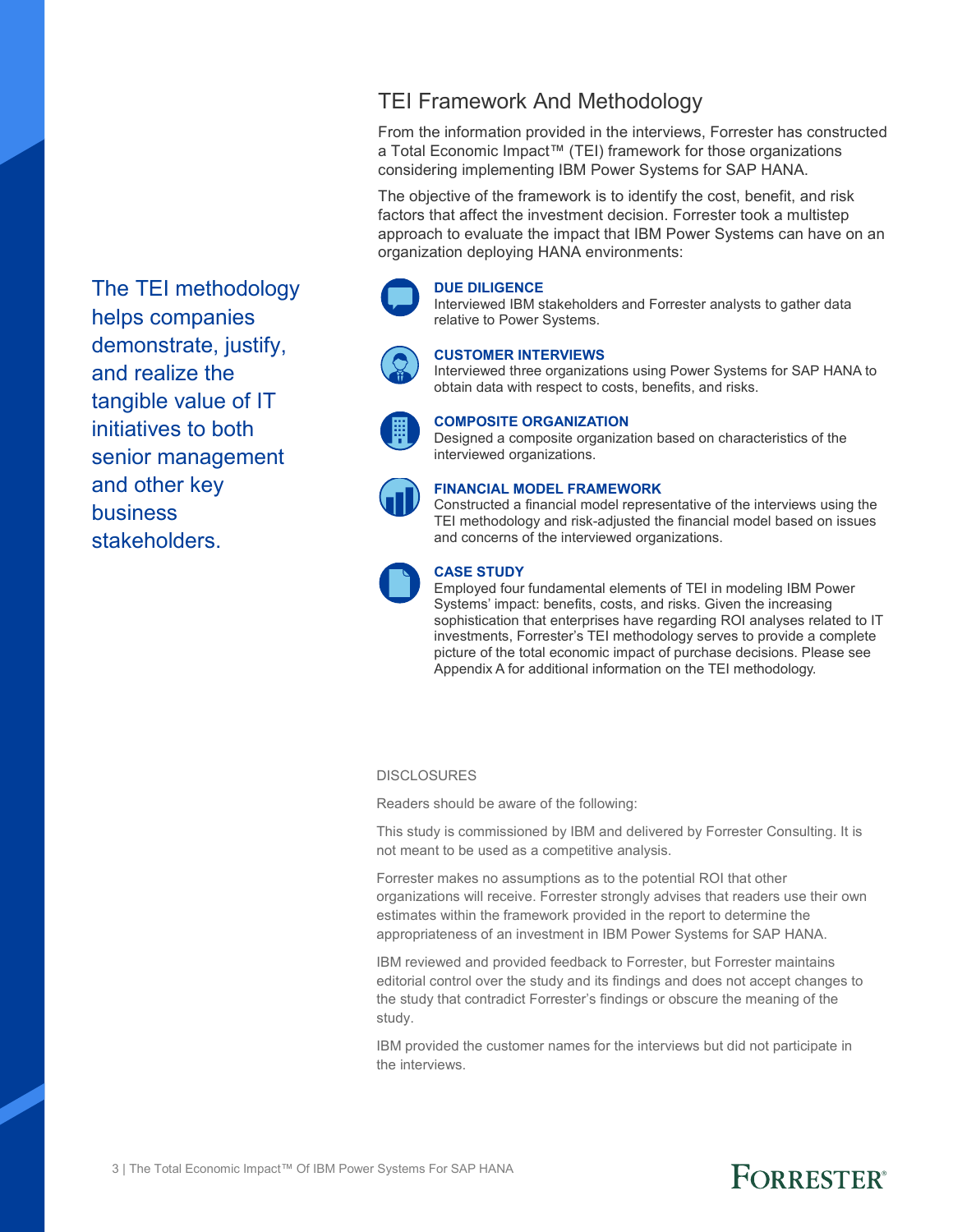## **The IBM Power Systems For SAP HANA Customer Journey**

#### **BEFORE AND AFTER THE IBM POWER SYSTEMS INVESTMENT**

#### Interviewed Organizations

For this study, Forrester conducted three interviews with IBM Power Systems customers with SAP HANA deployed. Interviewed customers include the following:

| <b>INDUSTRY</b>                       | <b>REGION</b>                                                  | <b>INTERVIEWEE</b>          | <b>BACKGROUND</b>                                                                                                                                                                                                   |
|---------------------------------------|----------------------------------------------------------------|-----------------------------|---------------------------------------------------------------------------------------------------------------------------------------------------------------------------------------------------------------------|
| Manufacturing and<br>logistics        | Global operations<br>headquartered in Europe                   | Manager, SAP Basis          | Migrated to IBM Power Systems to support<br>the company's migration to SAP HANA. The<br>company realized increased reliability and<br>improved scalability for HANA's in-memory<br>database requirements.           |
| Pharmaceutical                        | Global operations<br>headquartered in North<br>America         | Head of ERP<br>architecture | Deployed an enterprisewide SAP HANA<br>solution based on IBM Power Systems. The<br>company stores everything from recipes to<br>manufacturing drugs to enterprise financial<br>data on a 10TB database.             |
| International IT<br>services provider | Headquartered in North<br>America with operations<br>in Europe | Global SAP architect        | Created services offering for small- and<br>medium-sized customers. Using IBM Power<br>Systems allowed the company to increase<br>reliability and the ability to deploy offerings<br>to its customers more rapidly. |

#### Key Challenges

The interviewees shared key challenges or problems that drove their need for an alternate solution. Those issues included:

- › **Relying on systems to run every aspect of business.** The pharmaceutical exec indicated: "Reliability is paramount when deploying a 10TB database. If the system is down, our business is crippled. We can't even produce product because our drug recipes are in the system."
- › **Recovering from disasters.** The same executive continued: "Obviously, disaster recovery is also critical to our business. We amended a very aggressive recovery scenario with a recovery point objective (RPO) of less than 1 minute and a recovery time objective (RTO) of less than 4 hours."
- › **Managing an unwieldy number of devices, each requiring patches and updates.** The manager from the manufacturing and logistics company mentioned: "We had a total of 16 servers, eight per data center, and we needed two weeks to take care of all the patches, upgrades, and security patches on the servers. We basically ran from server to server."
- › **Running an SAP HANA database 24x7.** The manager continued: "We are a global company and need our database to be available around the clock. While it's daytime on one side of the world and people are actively working, the nighttime running of reports on the opposite side of the world must run concurrently."

"We are a global company and need our database to be available around the clock. While it's daytime on one side of the world and people are actively working, the nighttime running of reports on the opposite side of the world must run concurrently."

*Manager, SAP Basis, manufacturing and logistics* 

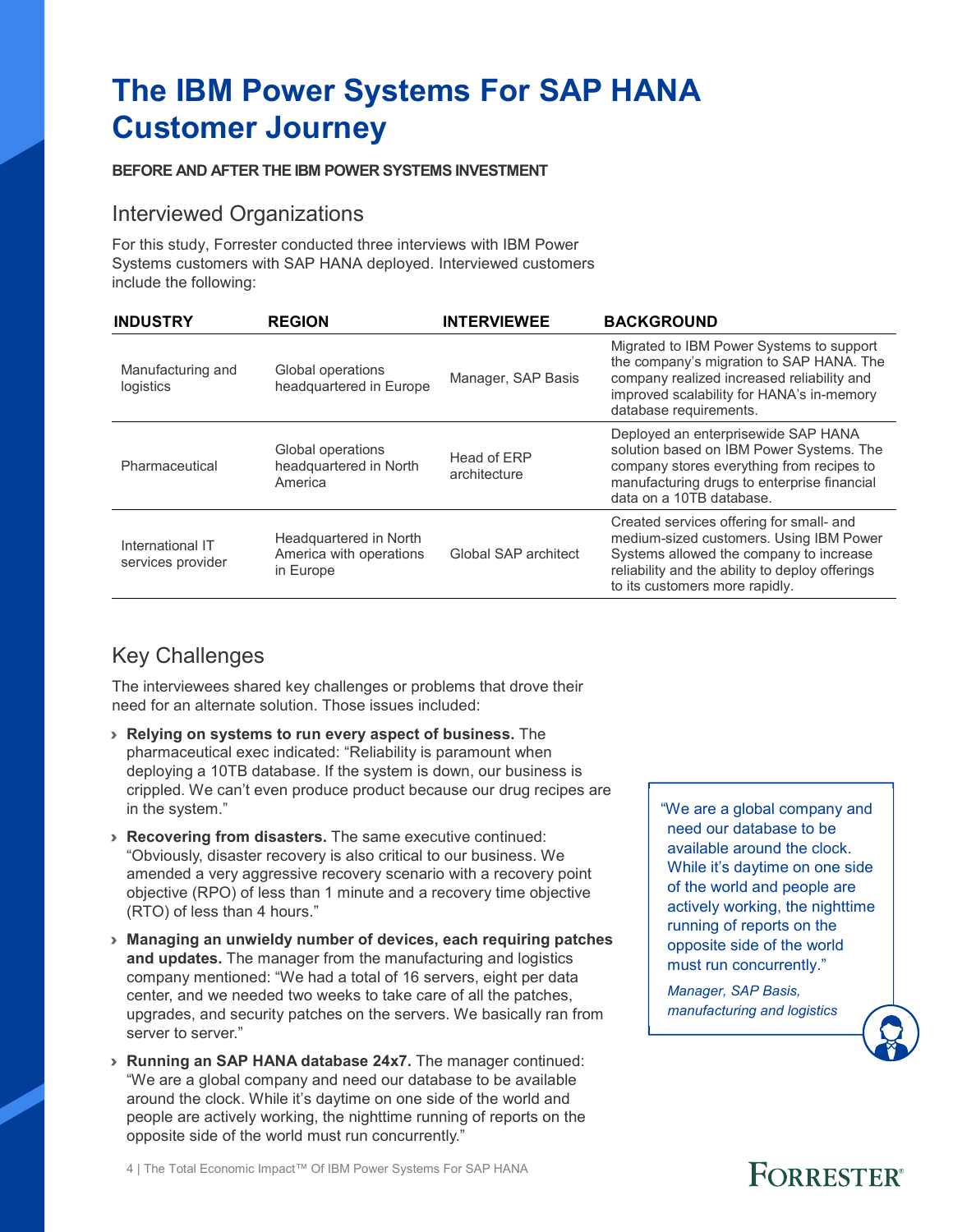#### Key Results

The interviews revealed that key results from the Power Systems for SAP HANA investment include:

- › **Reduced downtime for planned and unplanned outages.** The head of ERP architecture told Forrester during the interview: "We run our company on a 10 terabyte (TB) SAP HANA database. It runs everything from manufacturing to financial systems. On the rare occasion that the system goes down, it stops the company, and it can take hours to recover because the database is so large." The executive continued describing how system downtime on IBM Power Systems has literally been zero hours for 18 months.
- › **Increased productivity of system admins.** Interviewees indicated that the reduced number of physical servers also impacted the productivity of system admins. One interviewee specifically mentioned: "We have still the same administrators, but they can do additional work, more important work, and more sophisticated work rather than merely updating systems."
- › **Providing capacity on demand.** The pharmaceutical executive said: "We use the capacity on demand model. It allows us to scale a virtual computer to be bigger and bigger on the fly because each frame has 32TBs of addressable memory." Another interviewee explained: "With IBM Power Systems and PowerVM virtualization, we can provision resources much more efficiently. If we needed to provide new large SAP HANA production systems in the past, we would have to buy, install, and configure new physical appliances. Today, we can simply set up new logical partitions as and when needed, making the process of provisioning new large SAP HANA systems up to 20 times faster a huge improvement. Being able to make resources available more quickly in this way enables us to react faster to changing customer requirements and business demands."

### Composite Organization

Based on the interviews, Forrester constructed a TEI framework, a composite company, and an associated ROI analysis that illustrates the areas financially affected. The composite organization is representative of the three companies that Forrester interviewed and is used to present the aggregate financial analysis in the next section. The composite organization that Forrester synthesized from the customer interviews has the following characteristics:

- › Managed an 8TB database in production running on SAP HANA with four SAP HANA instances of 2TB each.
- › Averaged planned and unplanned downtime of 4 hours per month.
- › Valued downtime at a cost of \$10,000 per hour.
- › Maintained an environment consisting of 20 servers across production, disaster recovery, development, and testing.
- › Employed three system admins to manage and maintain the systems at both primary and disaster recovery locations.

"We run our company on a 10 terabyte (TB) SAP HANA database. It runs everything from manufacturing to financial systems. On the rare occasion that the system goes down, it stops the company, and it can take hours to recover because the database is so large."

*Head of ERP architecture, pharmaceutical* 

"We have still the same administrators, but they can do additional work, more important work, and more sophisticated work rather than merely updating systems."

*Global SAP architect, international IT services provider* 



Previous architecture: 20 systems



IBM Power Systems architecture: 3 systems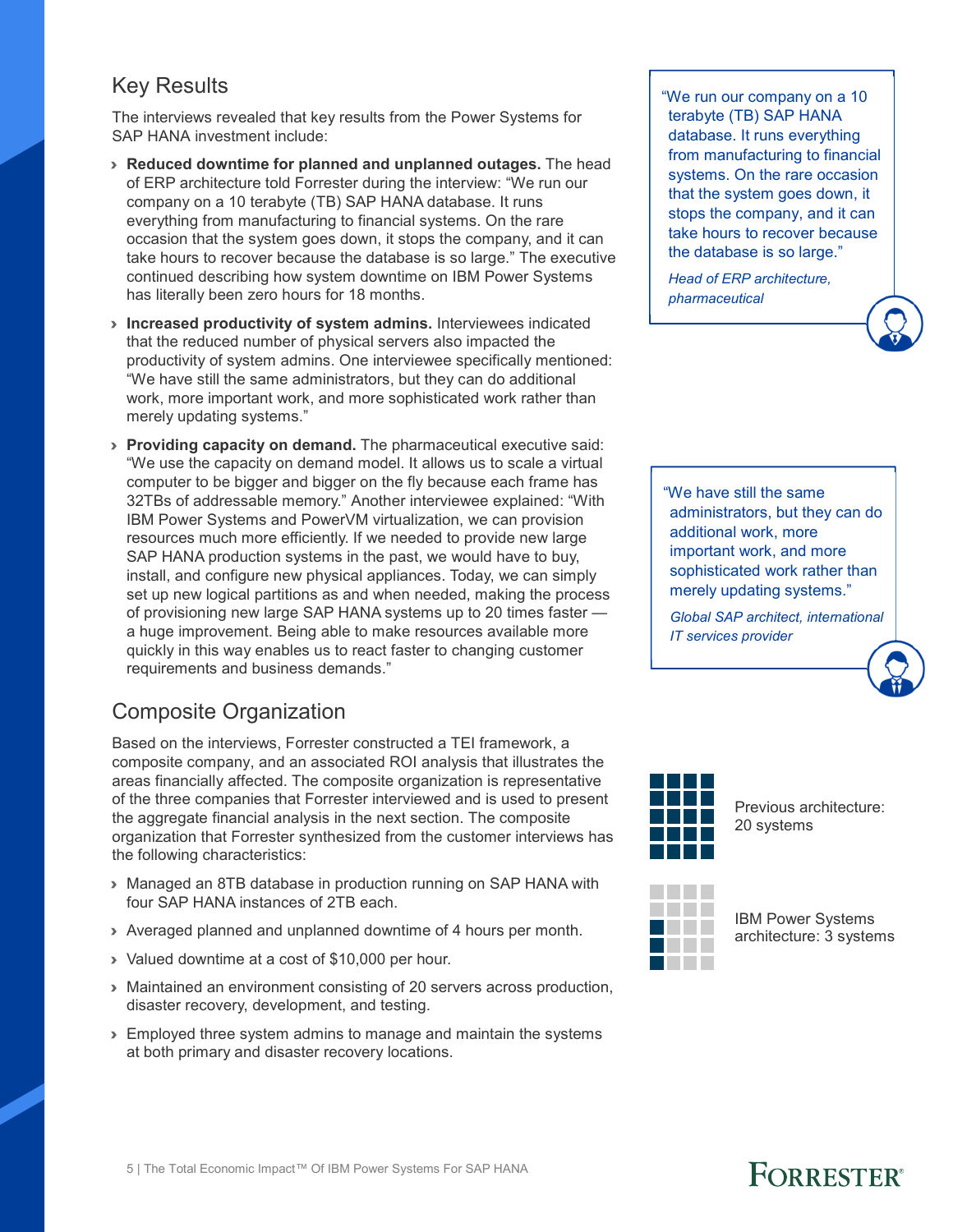## **Analysis Of Benefits**

**QUANTIFIED BENEFIT DATA AS APPLIED TO THE COMPOSITE**

|            | <b>Total Benefits</b>                                      |             |           |                   |              |                         |  |  |  |  |
|------------|------------------------------------------------------------|-------------|-----------|-------------------|--------------|-------------------------|--|--|--|--|
| Ref.       | <b>Benefit</b>                                             | Year 1      | Year 2    | Year <sub>3</sub> | <b>Total</b> | <b>Present</b><br>Value |  |  |  |  |
| Atr        | Avoided cost of alternate server architecture              | \$1,620,000 | \$0       | \$0               | \$1,620,000  | \$1,472,727             |  |  |  |  |
| <b>Btr</b> | Avoided cost of system downtime                            | \$432,000   | \$432,000 | \$432,000         | \$1.296.000  | \$1,074,320             |  |  |  |  |
| Ctr        | Reduced cost of managing and maintaining<br>infrastructure | \$130.050   | \$130.050 | \$130.050         | \$390.150    | \$323,415               |  |  |  |  |
| Dtr        | Reduced cost of power and cooling                          | \$47,602    | \$47.602  | \$47,602          | \$142,806    | \$118,379               |  |  |  |  |
|            | Total benefits (risk-adjusted)                             | \$2.229.652 | \$609.652 | \$609.652         | \$3.448.956  | \$2.988.841             |  |  |  |  |

### Avoided Cost Of Alternate Server Architecture

Deploying a scale-up architecture with virtualization reduced the number of servers and complexity of the environment. Customers using IBM Power Systems significantly reduced the number of systems (and related rack units) required. The three E950 systems in this study compared to the previous architecture of:

- › Four production systems.
- › Four systems for disaster recovery.
- › Four preproduction systems.
- › Four development systems
- › Four systems for testing and QA.

While Forrester assumes a 20-server alternate architecture; in practice, other architectures could take a number of forms. For example, the development and QA environments might be managed with fewer servers. Similarly, companies can sometimes satisfy their DR requirements without duplicating the exact production environment.

To account for these variations, Forrester based the pricing of the alternate environment using aggressively priced, commodity, rack systems and used the lowest of possible pricing alternatives. When considering alternate costs, remember that Forrester's model is based on a company with an 8TB SAP HANA database in production with four HANA instances of 2TB each. Forrester risk-adjusted this benefit downward by 10%, yielding a three-year risk-adjusted total PV of \$1,472,727.

The table above shows the total of all benefits across the areas listed below, as well as present values (PVs) discounted at 10%. Over three years, the composite organization expects risk-adjusted total benefits to be a PV of more than \$3 million.



Avoided cost of alternate server architecture: 49% of total benefits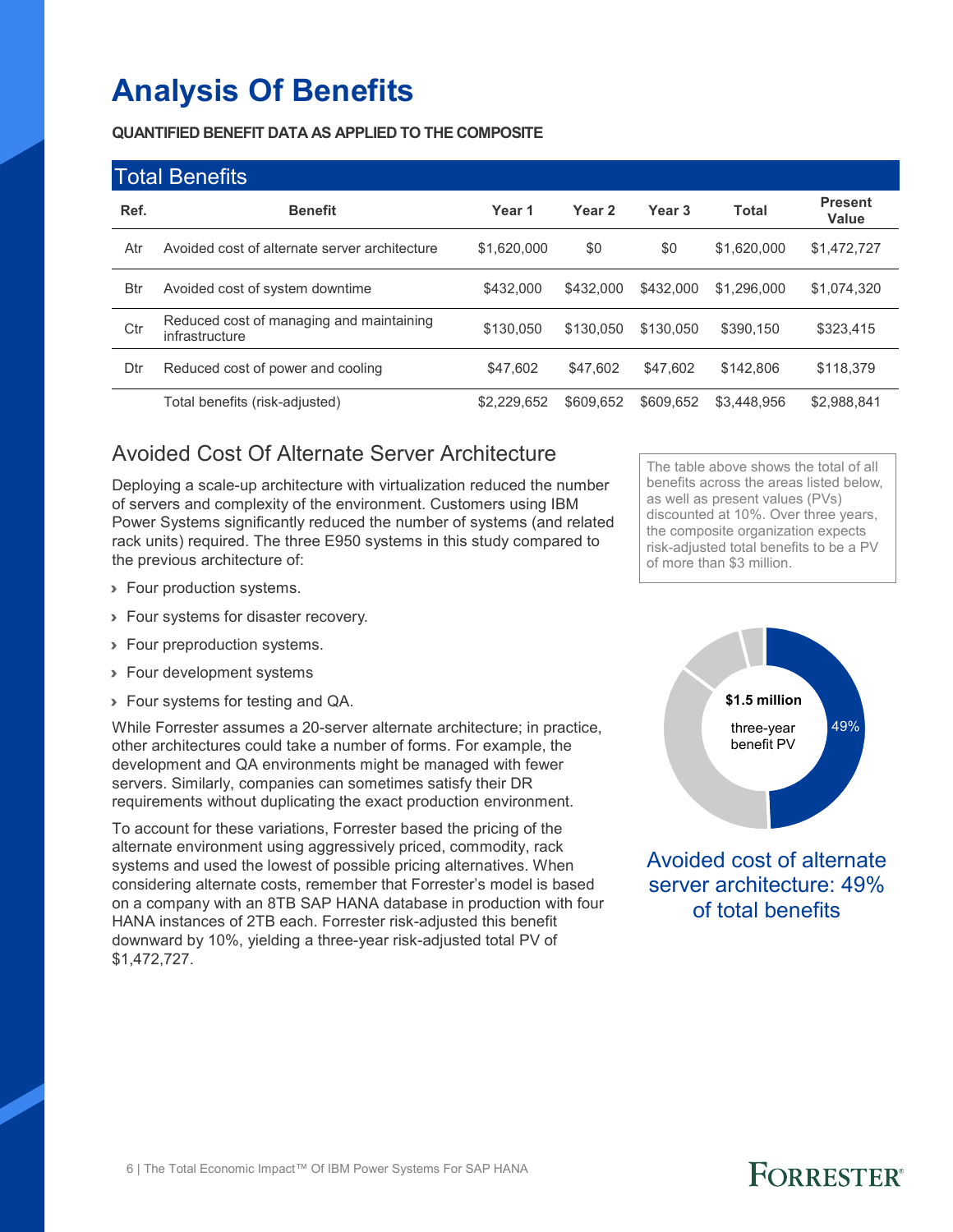| <b>Avoided Cost Of Alternate Server Architecture: Calculation Table</b> |                                                                  |                    |             |               |        |  |  |  |
|-------------------------------------------------------------------------|------------------------------------------------------------------|--------------------|-------------|---------------|--------|--|--|--|
| Ref.                                                                    | <b>Metric</b>                                                    | <b>Calculation</b> | Year 1      | <b>Year 2</b> | Year 3 |  |  |  |
| A <sub>1</sub>                                                          | Original CAPEX of previous architecture                          |                    | \$1,800,000 |               |        |  |  |  |
| At                                                                      | Avoided cost of previous technology architecture                 | $= A1$             | \$1,800,000 |               | \$0    |  |  |  |
|                                                                         | Risk adjustment                                                  | $\perp$ 10%        |             |               |        |  |  |  |
| Atr                                                                     | Avoided cost of previous technology architecture (risk-adjusted) |                    | \$1,620,000 | \$0           | \$0    |  |  |  |

### Avoided Cost Of System Downtime

The interviewed organizations experienced both planned and unplanned downtime averaging 4 hours per month using their previous systems, often for activities such as maintenance, updates, or patches. Because the SAP HANA database is a large, in-memory system, merely the task of reloading a multi-terabyte database into memory required an extended period of time.

In the financial model, Forrester calculates:

- › Four hours of planned or unplanned downtime per month. Readers should adjust the value to represent the total downtime that they experience in their current environments.
- › An average cost per hour of \$10,000 of downtime. Interviewees expressed costs that ranged from a couple thousand dollars to hundreds of thousands of dollars per hour.

The risk inherent in Forrester's calculation is the wide range of responses in the interviews. To account for this risk, Forrester adjusted this benefit downward by 10%, yielding a three-year risk-adjusted total PV of nearly \$1,074,320.



#### Avoided cost of system downtime: 36% of total benefits

|                | <b>Avoided Cost Of System Downtime: Calculation Table</b>                      |                    |           |           |                   |
|----------------|--------------------------------------------------------------------------------|--------------------|-----------|-----------|-------------------|
| Ref.           | <b>Metric</b>                                                                  | Calculation        | Year 1    | Year 2    | Year <sub>3</sub> |
| B <sub>1</sub> | Avoided an average four hours of downtime per month<br>(planned and unplanned) | From<br>interviews | 48        | 48        | 48                |
| B <sub>2</sub> | Cost to organization per hour                                                  | From<br>interviews | \$10,000  | \$10,000  | \$10,000          |
| Bt             | Avoided cost of system downtime                                                | <b>B1*B2</b>       | \$480,000 | \$480,000 | \$480,000         |
|                | Risk adjustment                                                                | ↓10%               |           |           |                   |
| <b>Btr</b>     | Avoided cost of system downtime (risk-adjusted)                                |                    | \$432,000 | \$432,000 | \$432,000         |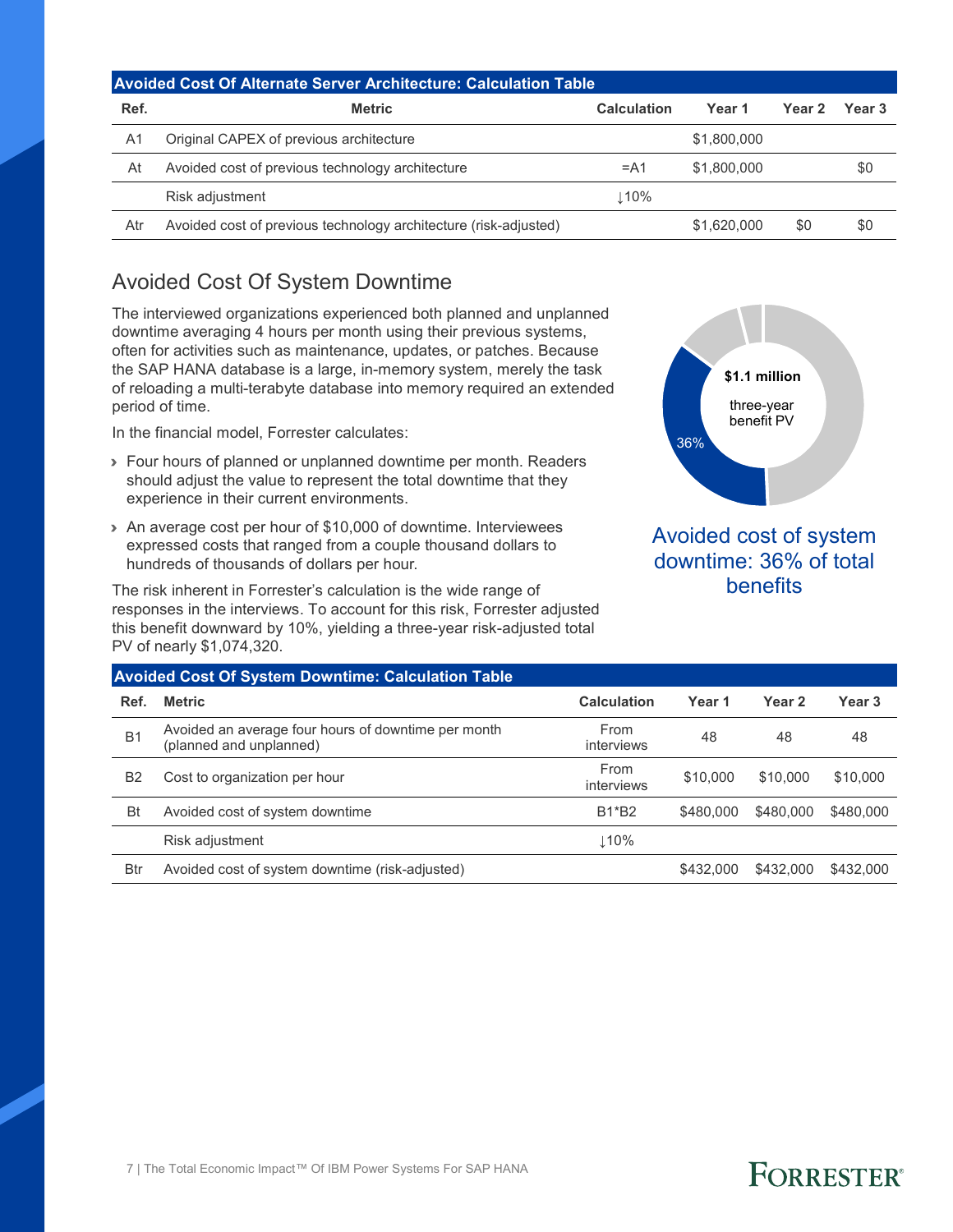### Reduced Cost Of Managing And Maintaining **Infrastructure**

In addition to reducing the cost of downtime, customers freed up the work of system admins to focus on other, higher-value tasks within the organization. While the number of staff managing the systems varied widely among interviewees, they consistently indicated that improved productivity of system admins was around 60% (responses ranges from 50% to 75%).

In the financial model, Forrester calculates this benefit using three system admins who realize a 60% reduction in the work required to care for IBM Power Systems compared to the previous architecture. Using an average burdened salary of \$85,000, that results in an annual productivity benefit of \$153,000.

As with previous benefits, readers are likely to realize a range of value for the benefit depending on the current organization of system admins, other systems in the data centers, the efficiency of their current environments, and the average salaries in a specific geography. To account for these risks, Forrester adjusted this benefit downward by 15%, yielding a three-year risk-adjusted total PV of \$323,415.



Reduced cost of managing and maintaining infrastructure: 11% of total benefits

|                | Reduced Cost Of Managing And Maintaining Infrastructure: Calculation Table |                    |           |                   |                   |  |  |  |  |  |
|----------------|----------------------------------------------------------------------------|--------------------|-----------|-------------------|-------------------|--|--|--|--|--|
| Ref.           | <b>Metric</b>                                                              | <b>Calculation</b> | Year 1    | Year <sub>2</sub> | Year <sub>3</sub> |  |  |  |  |  |
| C <sub>1</sub> | Number of system admins focused on servers before IBM                      | From<br>interviews | 3         | 3                 | 3                 |  |  |  |  |  |
| C <sub>2</sub> | Improved productivity of system admins                                     | From<br>interviews | 60%       | 60%               | 60%               |  |  |  |  |  |
| C <sub>3</sub> | Average burdened salary                                                    | From<br>interviews | \$85,000  | \$85,000          | \$85,000          |  |  |  |  |  |
| Ct             | Reduced cost of managing and maintaining infrastructure                    | $C1*C2*C3$         | \$153,000 | \$153,000         | \$153,000         |  |  |  |  |  |
|                | Risk adjustment                                                            | $\downarrow$ 15%   |           |                   |                   |  |  |  |  |  |
| Ctr            | Reduced cost of managing and maintaining infrastructure<br>(risk-adjusted) |                    | \$130.050 | \$130.050         | \$130,050         |  |  |  |  |  |

### Reduced Cost Of Power And Cooling

The cost to both power and cool systems is an increasingly relevant cost for system purchase due to the increased density of both compute and storage resources. In fact, the US Chamber of Commerce indicates that the average number of kWh consumed per system in a data center ranges from 15 to 25 kWh and an annual consumption of 8,760 kWh per year per RU.<sup>1</sup>

The impact for the composite organization was a reduction of 20 systems that averaged 2.5 kWhs for a total consumption of 438,000 per year. IBM's Power architecture average for 3 systems consumed a total of 12 kWhs. Using an average cost per kWh of \$0.13 from the US Department of Energy, the savings reach  $$47,602$  per year.<sup>2</sup> Readers should replace both the value for RU savings and the local cost per kWh for electricity with local data to calculate the benefit for their organizations.

To account the variation that readers will experience, Forrester adjusted this benefit downward by 5%, yielding a three-year risk-adjusted total PV of \$118,379.

Implementation risk is the risk that a proposed investment may deviate from the original or expected requirements, resulting in higher costs than anticipated. The greater the uncertainty, the wider the potential range of outcomes for cost estimates.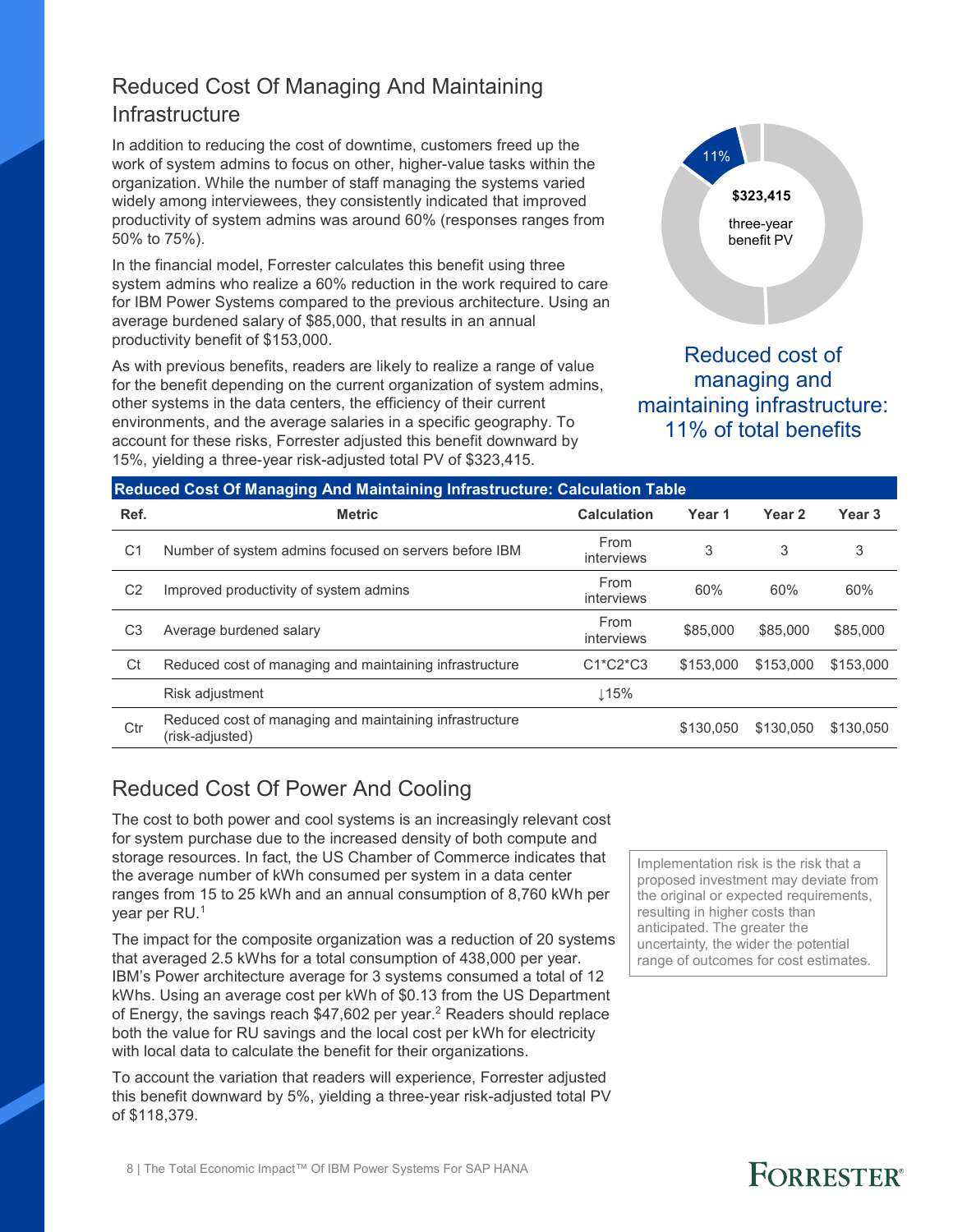|                | <b>Reduced Cost Of Power And Cooling: Calculation Table</b> |                                       |          |                   |                   |
|----------------|-------------------------------------------------------------|---------------------------------------|----------|-------------------|-------------------|
| Ref.           | <b>Metric</b>                                               | <b>Calculation</b>                    | Year 1   | Year <sub>2</sub> | Year <sub>3</sub> |
| D <sub>1</sub> | Number of kWhs consumed with alternate<br>architecture      | 20 systems *2.5 kWhs                  | 50       | 50                | 50                |
| D <sub>3</sub> | Total kWH required per year                                 | D <sub>1</sub> *24 hours<br>*365 days | 438,000  | 438,000           | 438,000           |
| D4             | Number of kWhs consumed by IBM Power<br>architecture        | From IBM                              | 12       | $12 \overline{ }$ | 12                |
| D <sub>6</sub> | Total kWHs required per year                                | D4*24 hours<br>$*365$ days            | 52,560   | 52.560            | 52,560            |
| D7             | Price per kWh                                               | US Department of<br>Energy data       | \$0.13   | \$0.13            | \$0.13            |
| Dt             | Reduced cost of power and cooling                           | (D3-D6)*D7                            | \$50,107 | \$50,107          | \$50,107          |
|                | Risk adjustment                                             | Լ5%                                   |          |                   |                   |
| Dtr            | Reduced cost of power and cooling (risk-adjusted)           |                                       | \$47,602 | \$47,602          | \$47,602          |

### Unquantified Benefits

In addition to the benefits outlined above, the interviewed executives shared other benefits that did not have specific financial implications. Specifically, the companies benefited in the following ways:

- › **Using built-in virtualization to enable faster SAP HANA provisioning.** One interviewee indicated: "One thing about Power is that the virtualization is built right into it, which is a significant advantage for us. Because it's virtualized, we are able to do all the other things that come with virtualization (e.g., easily provision new HANA instances or change capacity allocation at the push of a button)." Another interviewee added: "We can flexibly scale up, if needed, by pushing a button, and within minutes. This is thanks to Capacity on Demand capabilities that enable us to activate additional processors and memory as needed. Having fewer servers reduced our physical footprint by 50%, saving us a great deal of floor space and halving energy costs."
- › **Leveraging IBM's Live Partition Mobility (LPM).** An architect indicated: "IBM has functionality called Live Partition Mobility that allows us to move a live database from one computer to another without impacting the business. It allows us to do maintenance on a hardware frame because we can move the database and vacate an entire frame by moving the workload."

Impact risk is the risk that the business or technology needs of the organization may not be met by the investment, resulting in lower overall total benefits. The greater the uncertainty, the wider the potential range of outcomes for benefit estimates.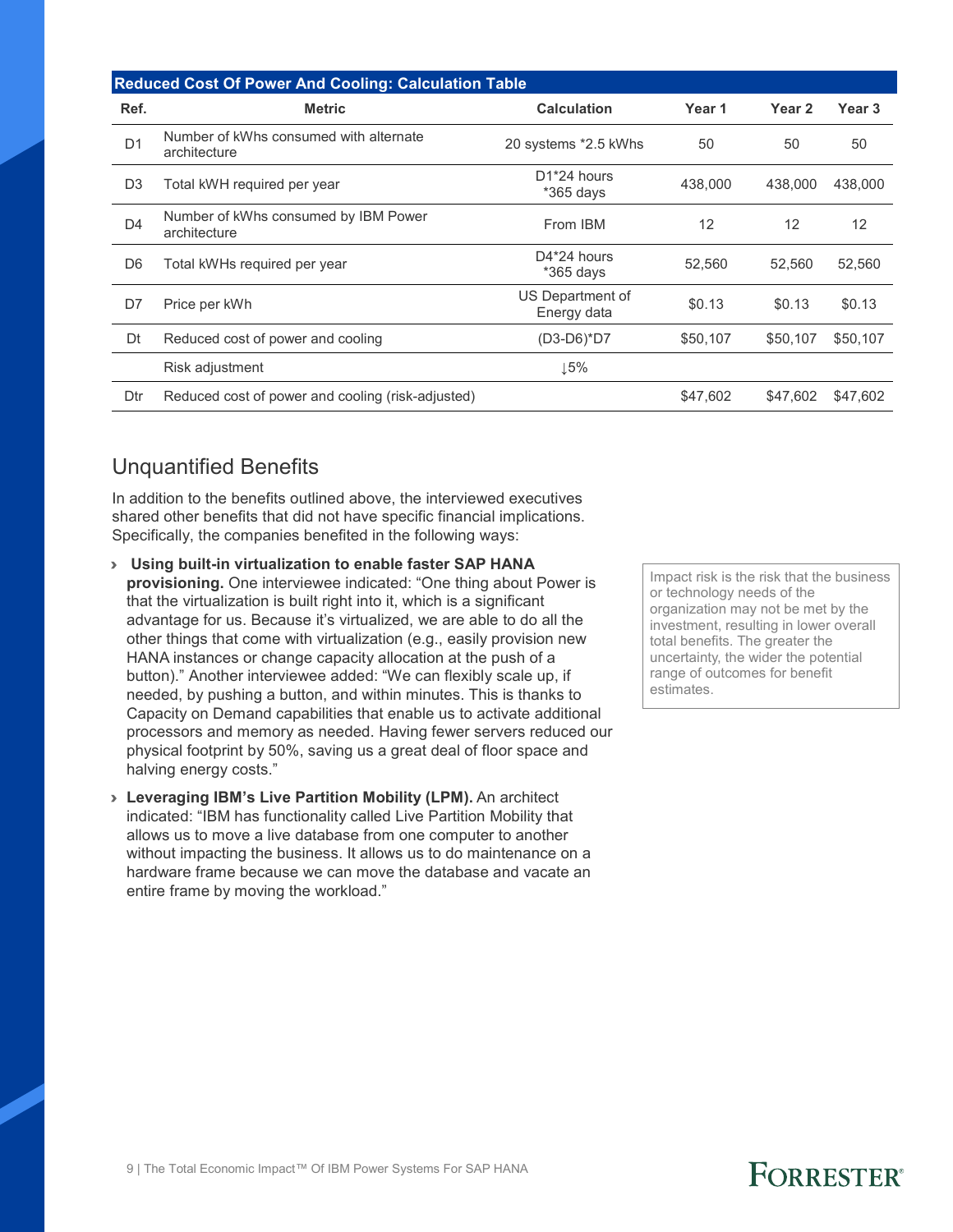## **Analysis Of Costs**

**QUANTIFIED COST DATA AS APPLIED TO THE COMPOSITE** 

| <b>Total Costs</b> |                                   |                |        |        |                   |             |                      |  |
|--------------------|-----------------------------------|----------------|--------|--------|-------------------|-------------|----------------------|--|
| Ref.               | Cost                              | <b>Initial</b> | Year 1 | Year 2 | Year <sub>3</sub> | Total       | <b>Present Value</b> |  |
| Etr                | Cost of IBM Power Systems devices | \$1,260,000    | \$0    | \$0    | \$0               | \$1,260,000 | \$1,260,000          |  |
|                    | Total costs (risk-adjusted)       | \$1,260,000    | \$0    | \$0    | \$0               | \$1,260,000 | \$1,260,000          |  |

### Cost Of IBM Power Systems Devices

The price for three IBM E950 Power Systems totaled \$1.26 million. The list price for these systems includes a three-year warranty, which eliminates the typical annual maintenance costs. It also includes SUSE Linux for SAP and PowerVM (hypervisor) license and support for three years. Because the cost is based on list price, Forrester did not riskadjusted this cost, yielding a three-year risk-adjusted total PV of \$1.26 million.

The table above shows the total of all costs across the areas listed below, as well as present values (PVs) discounted at 10%. Over three years, the composite organization expects risk-adjusted total costs to be a PV of nearly \$1.3 million.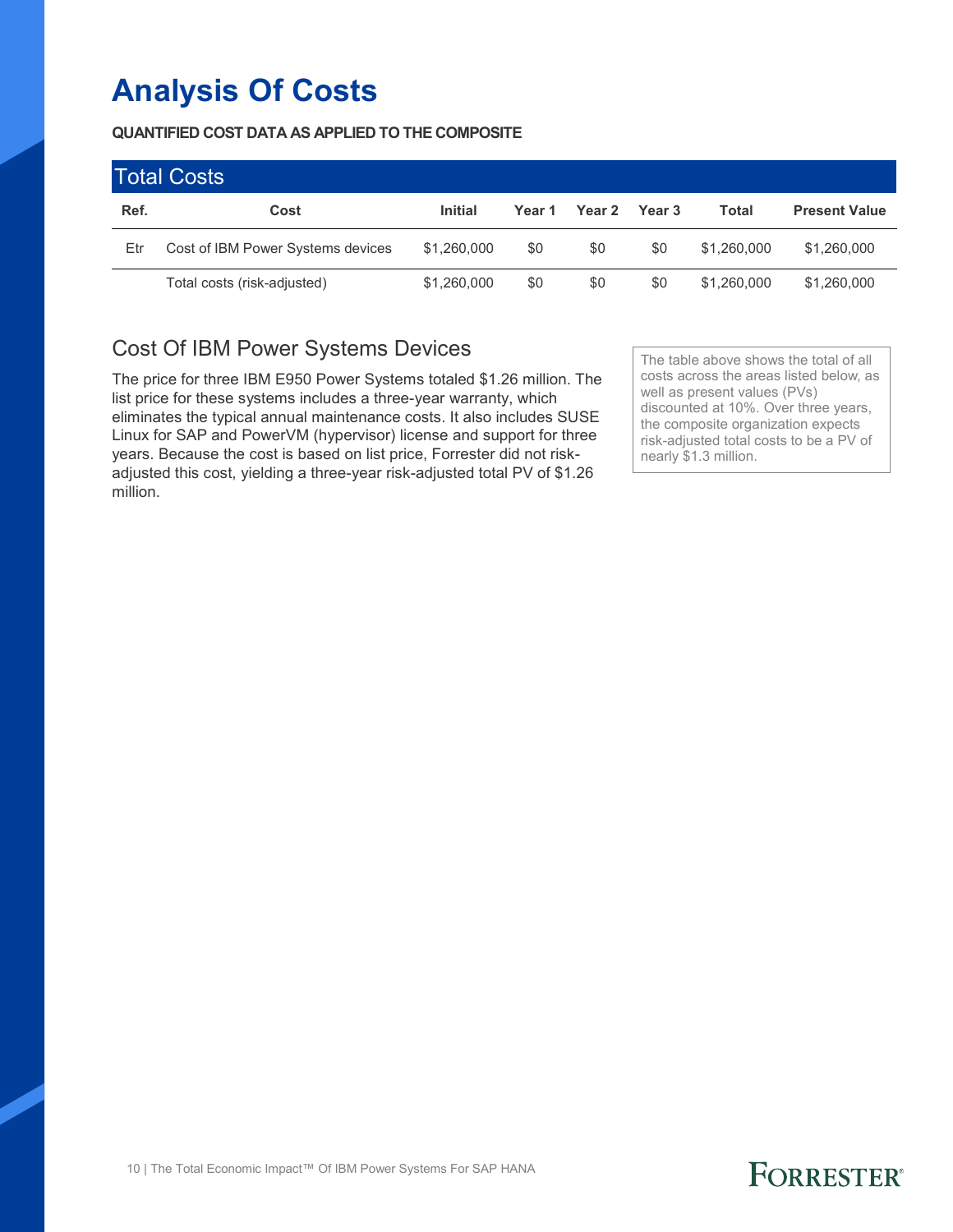## **Financial Summary**

**CONSOLIDATED THREE-YEAR RISK-ADJUSTED METRICS** 



The financial results calculated in the Benefits and Costs sections can be used to determine the ROI, NPV, and payback period for the composite organization's investment. Forrester assumes a yearly discount rate of 10% for this analysis.

These risk-adjusted ROI,

NPV, and payback period values are determined by applying risk-adjustment factors to the unadjusted results in each Benefit and Cost section

#### **Cash Flow Analysis (risk-adjusted estimates)**

|                       | Initial       | Year <sub>1</sub> | Year 2    | Year <sub>3</sub> | Total         | Present<br>Value |
|-----------------------|---------------|-------------------|-----------|-------------------|---------------|------------------|
| <b>Total costs</b>    | (\$1,260,000) | \$0               | \$0       | \$0               | (\$1,260,000) | (\$1,260,000)    |
| <b>Total benefits</b> | \$0           | \$2,229,652       | \$609,652 | \$609,652         | \$3,448,956   | \$2,988,841      |
| Net benefits          | (\$1,260,000) | \$2,229,652       | \$609,652 | \$609,652         | \$2,188,956   | \$1,728,841      |
| <b>ROI</b>            |               |                   |           |                   |               | 137%             |
| Payback period        |               |                   |           |                   |               | 7.0 months       |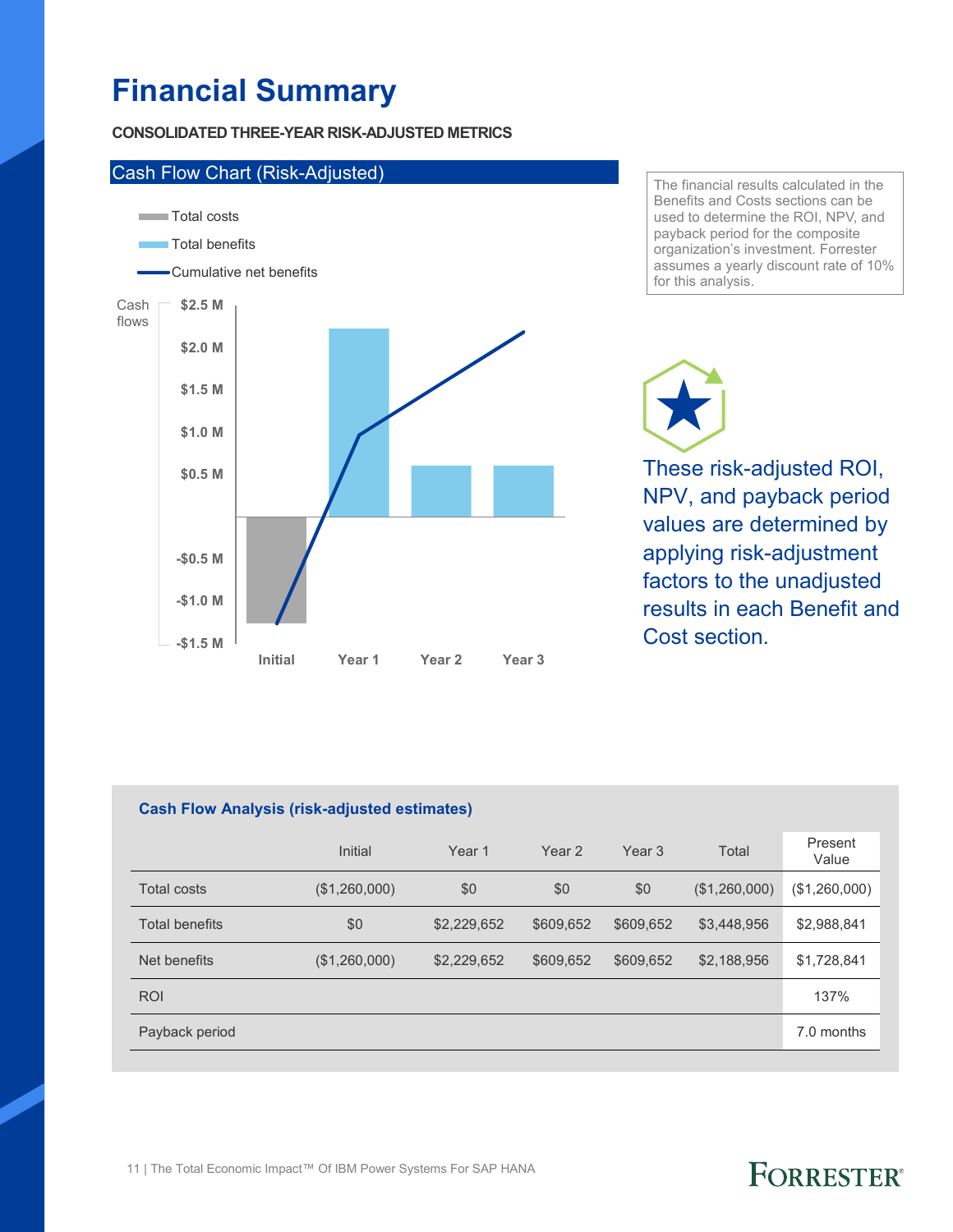### **IBM Power Systems for SAP HANA: Overview**

The following information is provided by IBM. Forrester has not validated any claims and does not endorse IBM or its offerings.

Discovering and exploiting real-time insights from SAP HANA® places massive scalability, availability, and performance demands on an organization's infrastructure. Just as important, that infrastructure must meet those demands in an environment with flat to declining IT budgets. SAP HANA running on IBM® POWER® hardware helps you meet these needs.

The HANA on POWER solution runs the same SUSE or RedHat Linux distributions as x86 servers, with the flexibility, scalability, resiliency, and performance advantages of POWER servers that help you:

- › Accelerate SAP HANA deployments with:
	- Flexibility of built-in virtualization that allows faster provisioning of HANA instances and allocating capacity with granularity as little as 0.01 cores and 1 GB.
- › Minimize infrastructure and simplify management with:
	- Virtualization scalability of up to 24TB in scale up.
	- The ability to deploy up to 16 SAP HANA modules in a single server.
	- Shared processor pools that optimizes CPU cycles across HANA VMs in a server.
- › Maximize uptime with:
	- Zero-impact planned downtime leveraging Live Partition Mobility.
	- Highest availability non-mainframe Linux platform for over a decade.<sup>iii</sup>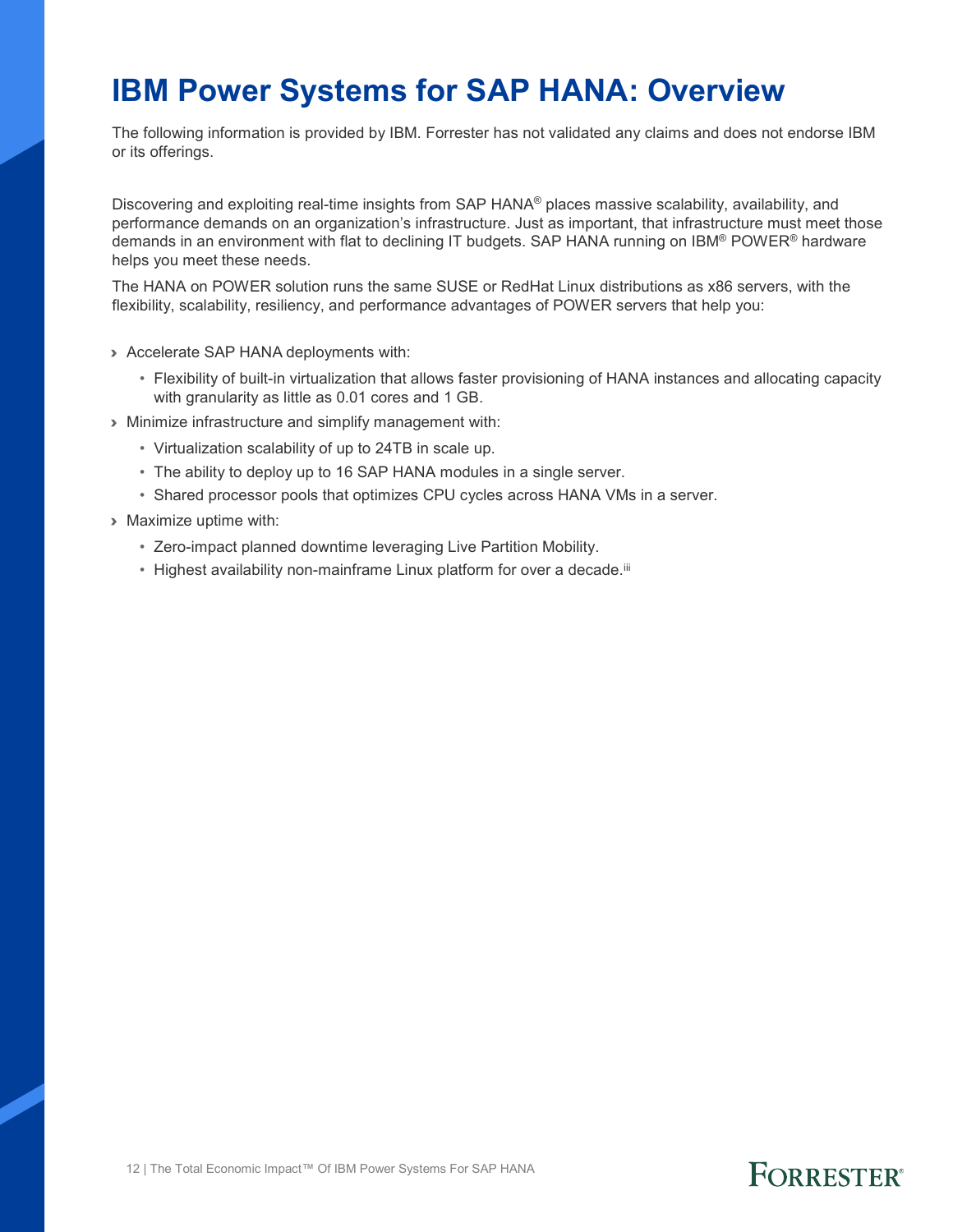## **Appendix A: Total Economic Impact**

Total Economic Impact is a methodology developed by Forrester Research that enhances a company's technology decision-making processes and assists vendors in communicating the value proposition of their products and services to clients. The TEI methodology helps companies demonstrate, justify, and realize the tangible value of IT initiatives to both senior management and other key business stakeholders.

### Total Economic Impact Approach



**Benefits** represent the value delivered to the business by the product. The TEI methodology places equal weight on the measure of benefits and the measure of costs, allowing for a full examination of the effect of the technology on the entire organization.



**Costs** consider all expenses necessary to deliver the proposed value, or benefits, of the product. The cost category within TEI captures incremental costs over the existing environment for ongoing costs associated with the solution.



**Flexibility** represents the strategic value that can be obtained for some future additional investment building on top of the initial investment already made. Having the ability to capture that benefit has a PV that can be estimated.



**Risks** measure the uncertainty of benefit and cost estimates given: 1) the likelihood that estimates will meet original projections and 2) the likelihood that estimates will be tracked over time. TEI risk factors are based on "triangular distribution."

The initial investment column contains costs incurred at "time 0" or at the beginning of Year 1 that are not discounted. All other cash flows are discounted using the discount rate at the end of the year. PV calculations are calculated for each total cost and benefit estimate. NPV calculations in the summary tables are the sum of the initial investment and the discounted cash flows in each year. Sums and present value calculations of the Total Benefits, Total Costs, and Cash Flow tables may not exactly add up, as some rounding may occur.



The present or current value of (discounted) cost and benefit estimates given at an interest rate (the discount rate). The PV of costs and benefits feed into the total NPV of cash flows.



The present or current value of (discounted) future net cash flows given an interest rate (the discount rate). A positive project NPV normally indicates that the investment should be made, unless other projects have higher NPVs.



**Return on investment (ROI)**

A project's expected return in percentage terms. ROI is calculated by dividing net benefits (benefits less costs) by costs.



The interest rate used in cash flow analysis to take into account the time value of money. Organizations typically use discount rates between 8% and 16%.



The breakeven point for an investment. This is the point in time at which net benefits (benefits minus costs) equal initial investment or cost.